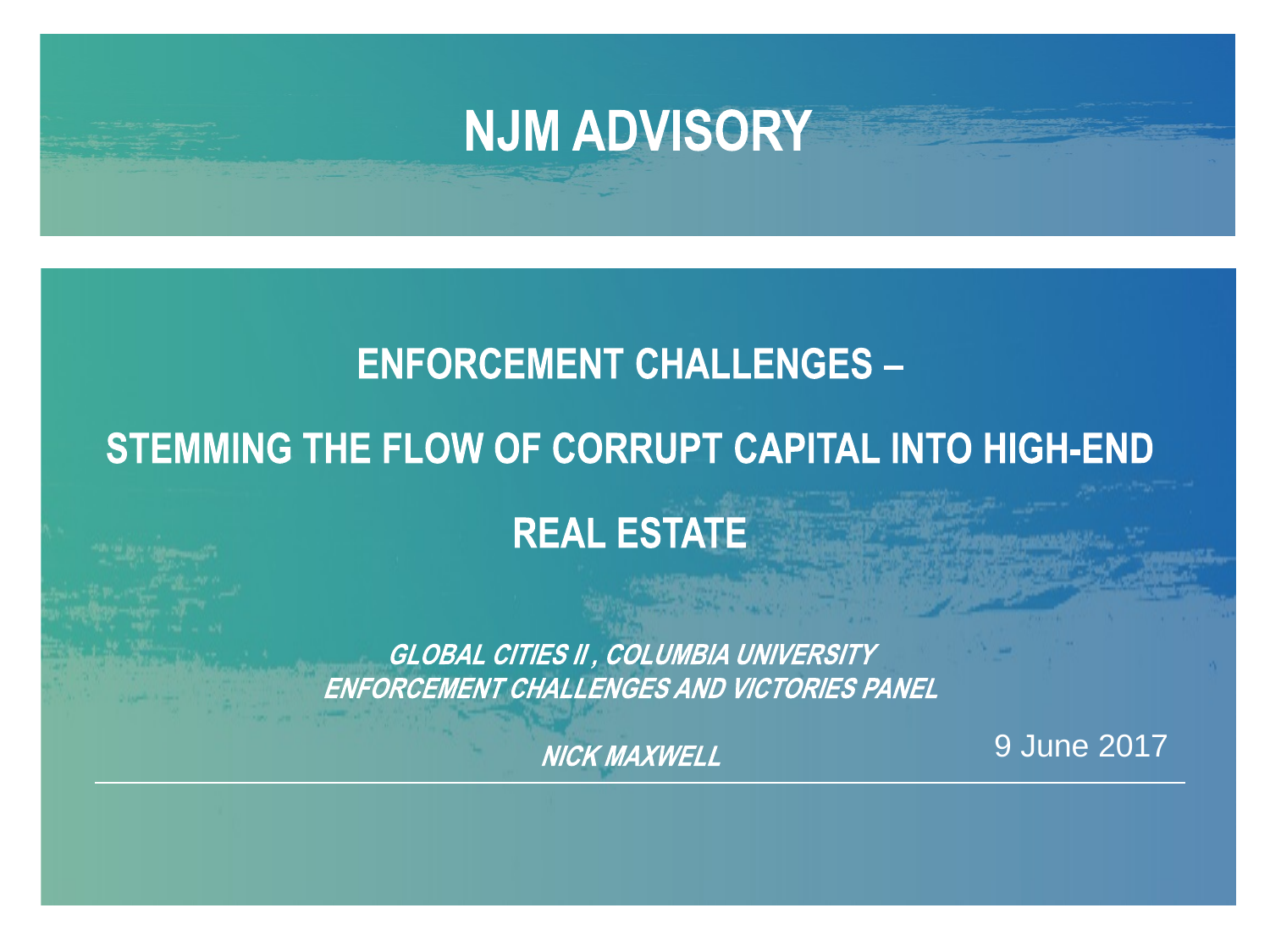|                       | sign in $\left( \begin{array}{ccc} 1 \end{array} \right)$ become a supporter $\mid$ subscribe $\left( \begin{array}{ccc} 0 \end{array} \right)$ search |                    |                                        |  | theguardian | jobs dating more $\star$ UK edition $\star$ |
|-----------------------|--------------------------------------------------------------------------------------------------------------------------------------------------------|--------------------|----------------------------------------|--|-------------|---------------------------------------------|
| А.                    | UK election world sport football opinion culture business lifestyle fashion environment tech travel                                                    |                    |                                        |  |             | $\equiv$ browse all sections                |
| home $\rightarrow$ UK | education media society law scotland wales northernireland                                                                                             |                    |                                        |  |             |                                             |
| London                |                                                                                                                                                        | London's oligarchs | Mega-rich homes tour puts spotlight on |  |             |                                             |

Campaigners connected to Russian opposition leader Alexei Navalny offer tour of<br>billionaires' exclusive homes, including those of Vladimir Putin's friends



1 Witanhurst in Highgate, London, owned by Russian tycoon Andrei Guriev. Photograph: Suzanne Plunkett/Bloomberg



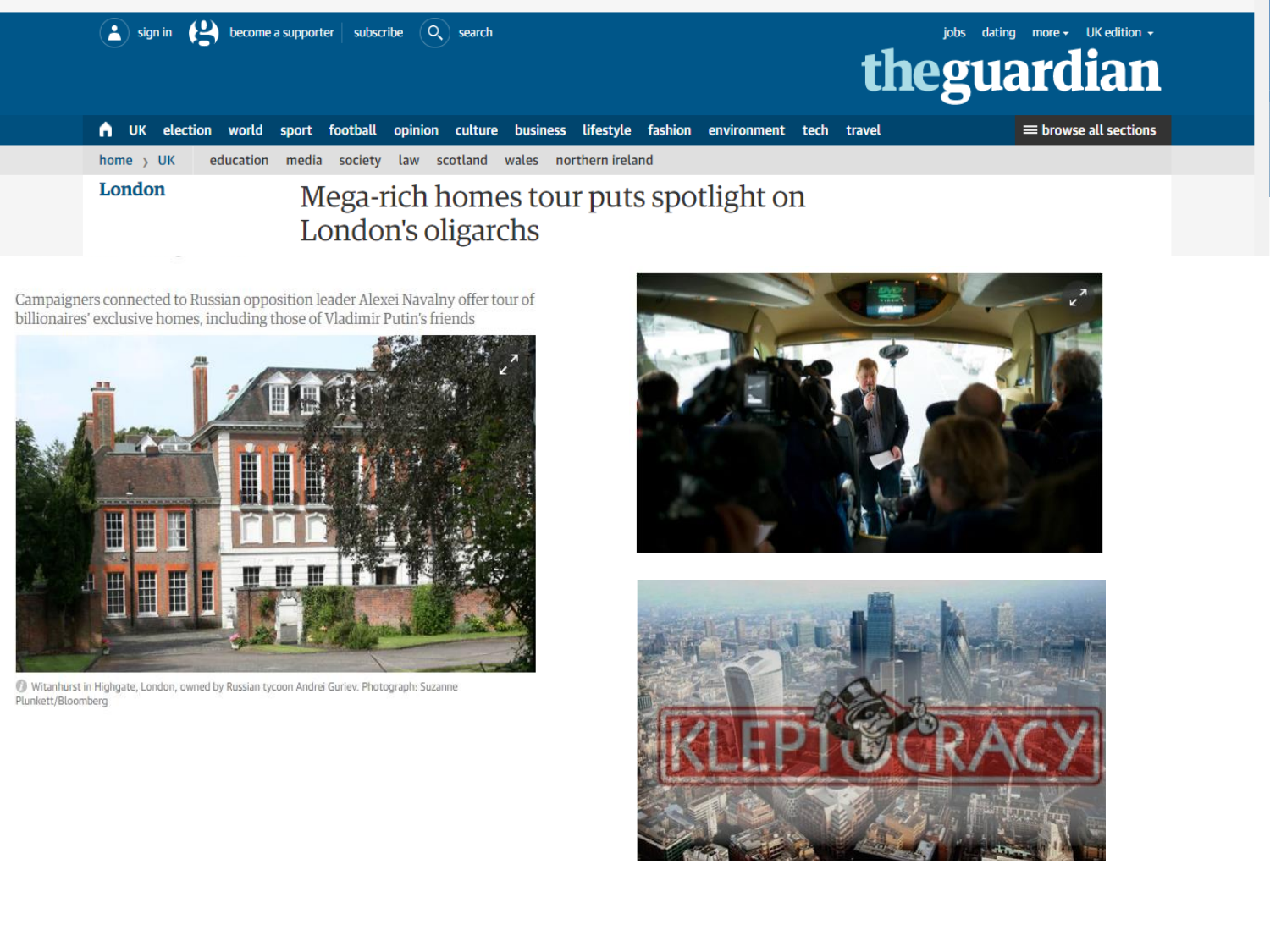### **GLOBAL CITIES - ATTRACTIVE TO CORRUPT CAPITAL**

- 1. Global cities are appealing destinations for the money laundering of international corruption – '**corrupt capital**'.
- 2. Widespread risks of corrupt capital invested in real estate in global cities
- 3. Vulnerability from land titles being held through anonymous companies & trusts
- 4. Weaknesses in enforcement and a poor state of deterrence
- 5. Distortions in the property market



**"apartments in Manhattan, apartments in Vancouver [and] in London, along with fine art, have now replaced gold as the primary store of wealth." - Laurence D. Fink, Chairman, BlackRock**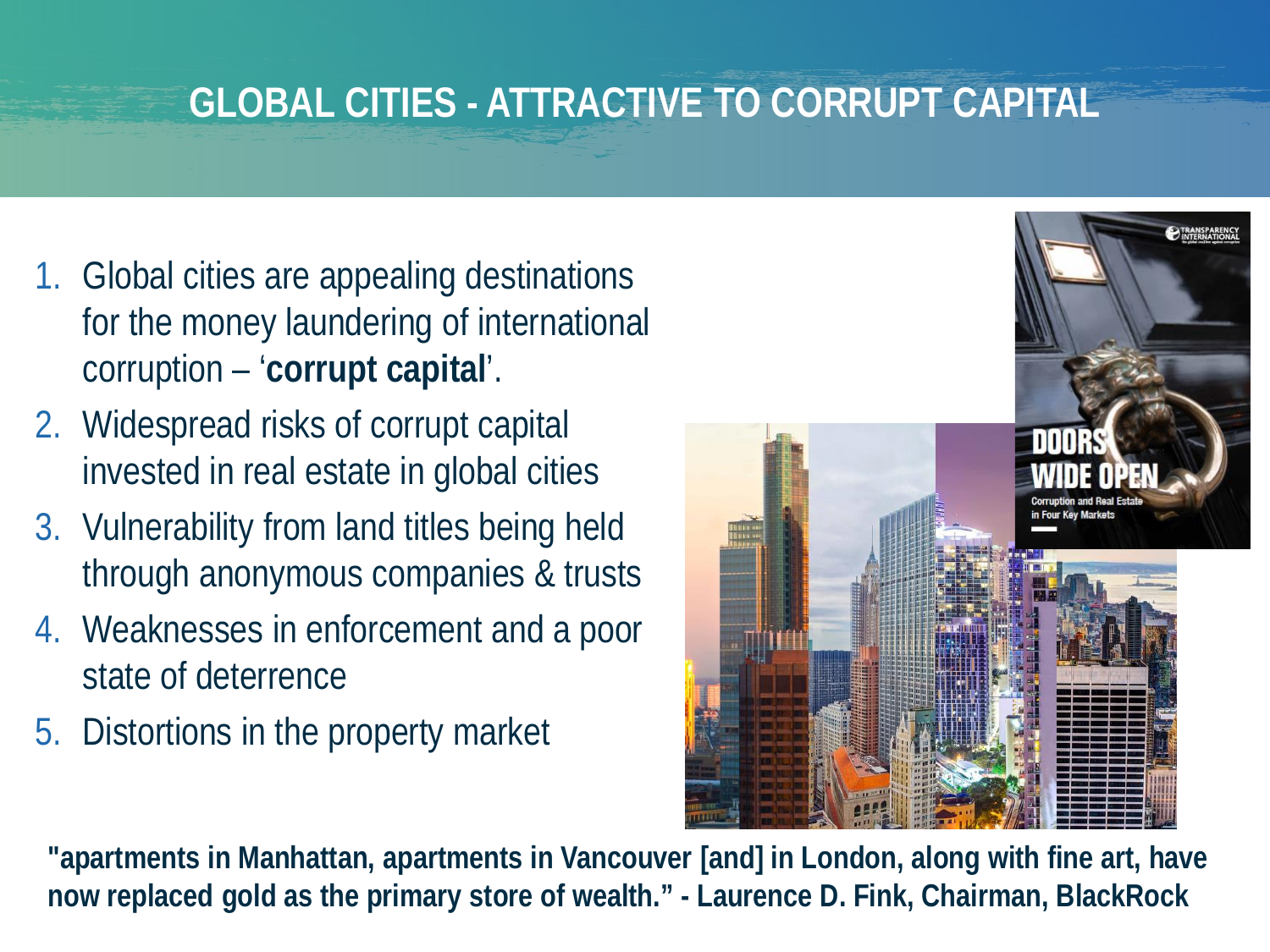### **ESTIMATES OF SCALE OF ILLICIT FLOWS**

- Illicit cross-border flows are very difficult to measure and detect.
- The UN acknowledges this, estimating that less than 1 per cent of illicit wealth is ever detected, with recovery rates as low as 0.2 per cent of total flows.
- The UK National Crime Agency (NCA) believes that tens to hundreds of £billions laundered through the UK each year ("£bns of suspected proceeds of international corruption").
- Global Financial Integrity estimates that developing countries lose US\$1.1 trillion per year through illicit outward flows.

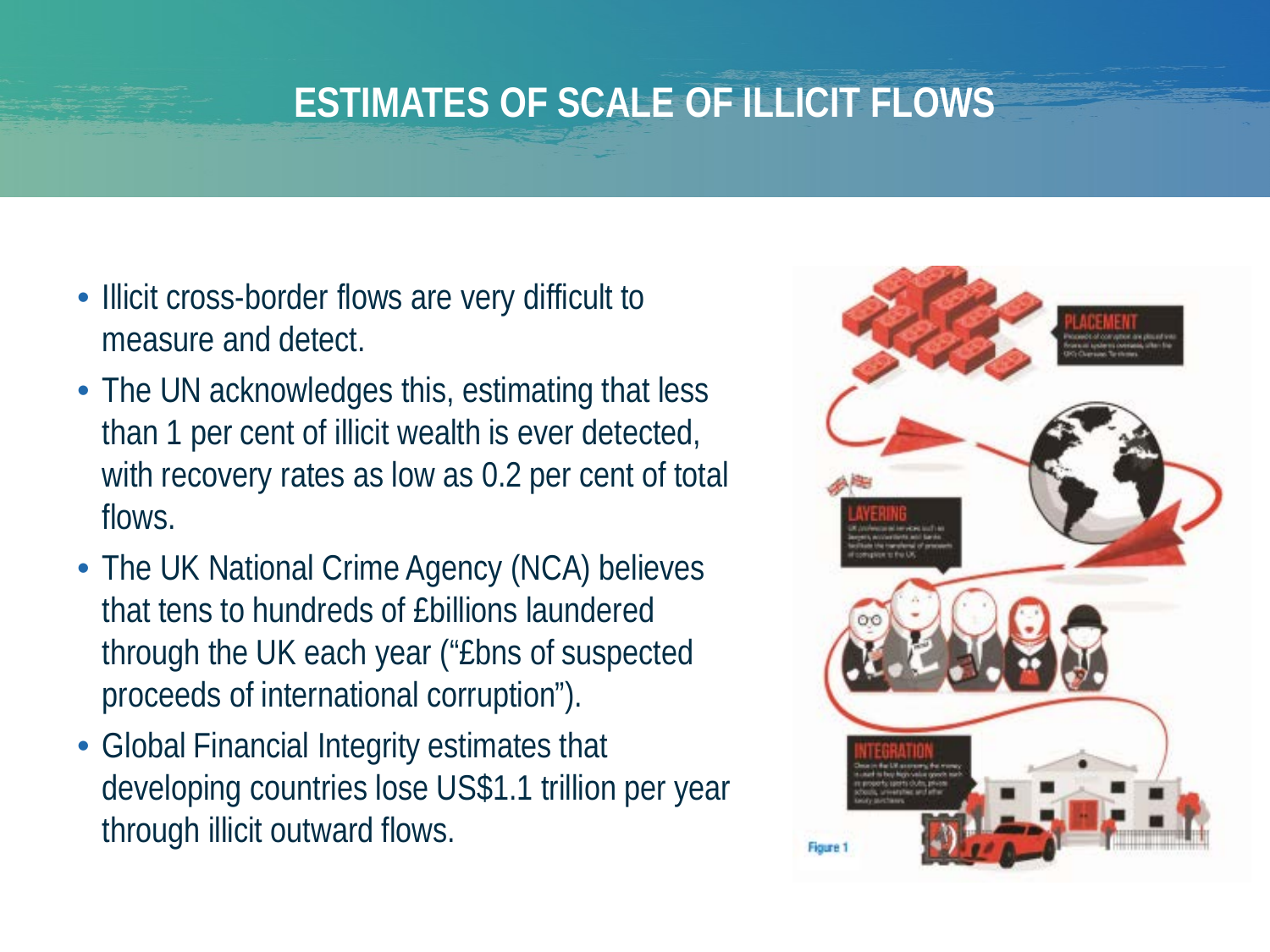### **CASE STUDIES**

**[BRAZIL]** Nestor Cuñat Cerveró, Petrobras executive, jailed in May 2015 for his part in the Operation Car Wash bribery scandal. Laundered bribes through a shell company to buy a US\$2.4 million luxury apartment in Rio

**[AUSTRALIA]** A 2016 report by the Sentry Group – identified the South Sudanese General James Hoth Mai Nguoth had purchased a US\$1.5 million property in Australia despite never earning a salary that exceeded about US\$45,000 per year.

**[CANADA]** FATF refer to identification of corrupt officials from China laundering the proceeds of crime through the real estate sector in Vancouver.

**[USA]** 19 foreign nationals in the PANAMA PAPERS purchased high-end property in Miami using offshore companies, 8 linked to corruption, embezzlement.

**[FRANCE]** Teodoro Obiang, son of the president of Equatorial Guinea subject to corruption charges and asset seizure including EUR180m apartment in Paris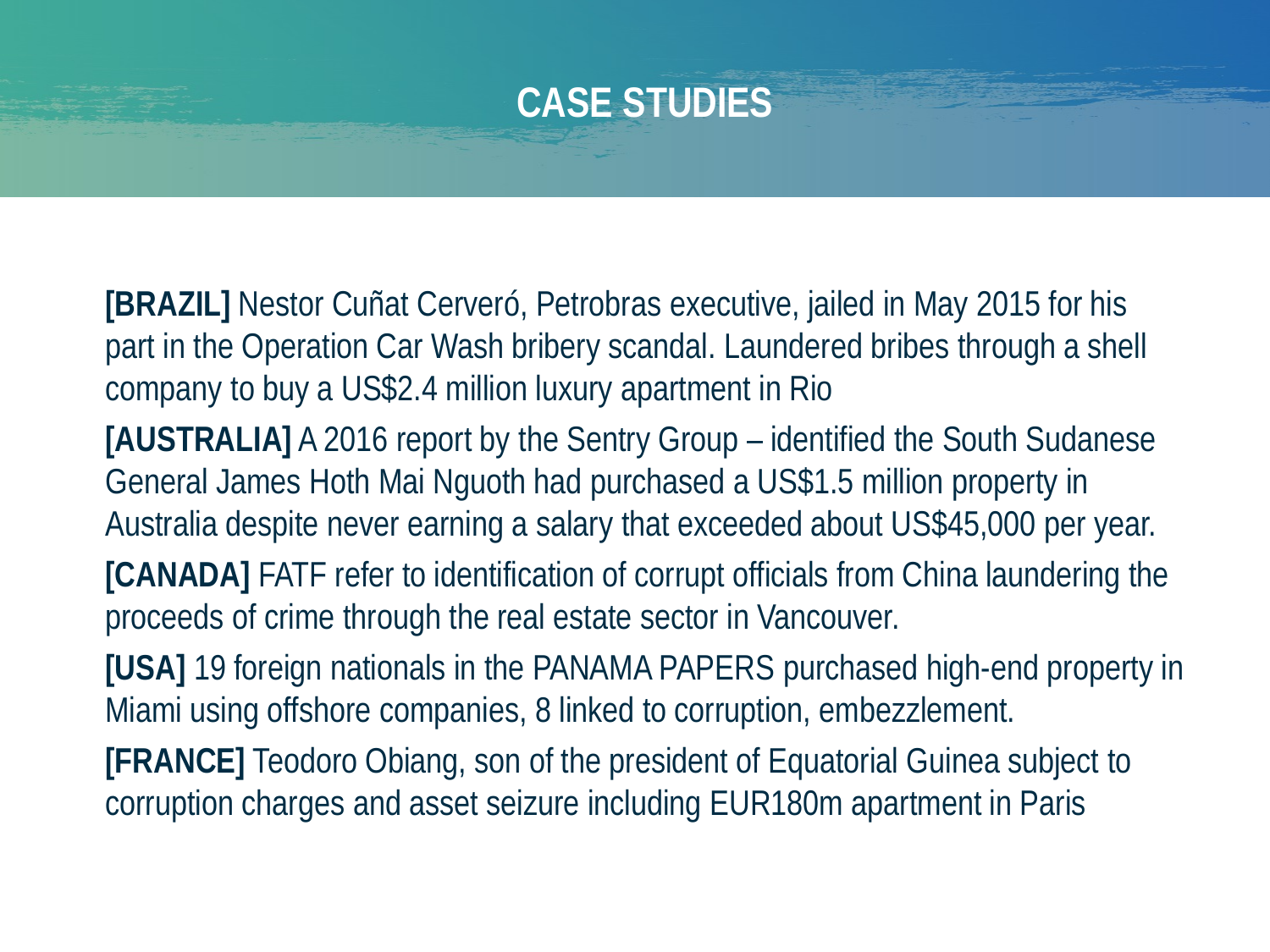# **CORPORATE SECRECY AS A KEY VULNERABILITY**



[UK] Transparency International found that over £180m worth of property in the UK has been brought under criminal investigation as the suspected proceeds of corruption since 2004.

[UK] Over 75% of these properties make use of offshore corporate secrecy to hide their owner's identities, and this acts as a significant barrier to money laundering investigations.

[UK] British Crown Dependencies and Overseas Territories are the preferred option for concealment for those under UK criminal investigation for grand corruption.

[Global] World Bank Stolen Asset Recovery initiative identified the "Almost ubiquitous" role of shell companies in cases of grand corruption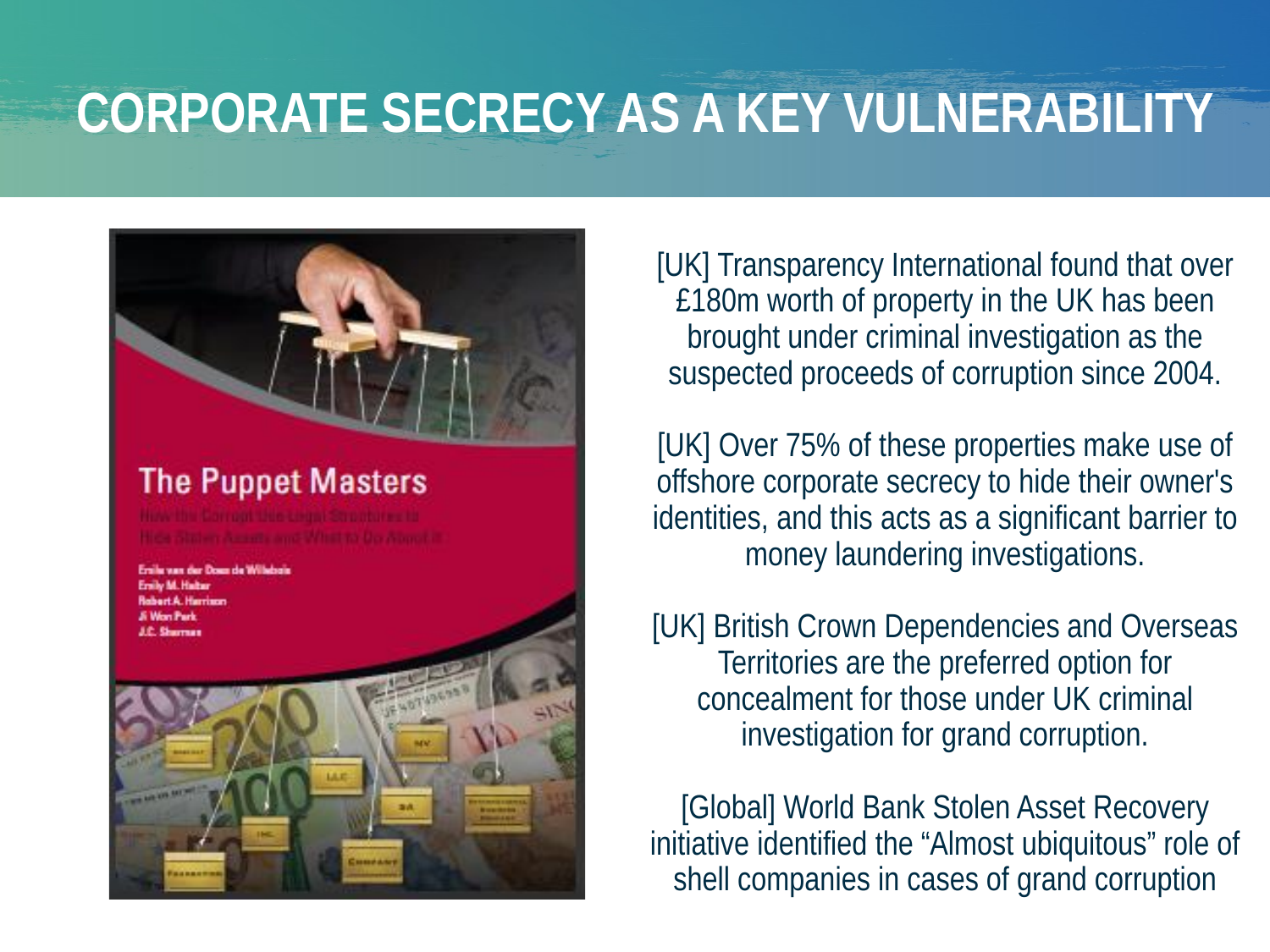#### **HOW BIG IS THE VULNERABILITY IN OUR GLOBAL CITIES?**

Transparency International research to identify the amount and location of property holdings by anonymous companies in global cities… using:

- Big data analytics from land title holdings
- Combined with national and state company registry databases
- Additional cross-referencing with data sources to identify existing and known corruption risk associated to corporate entities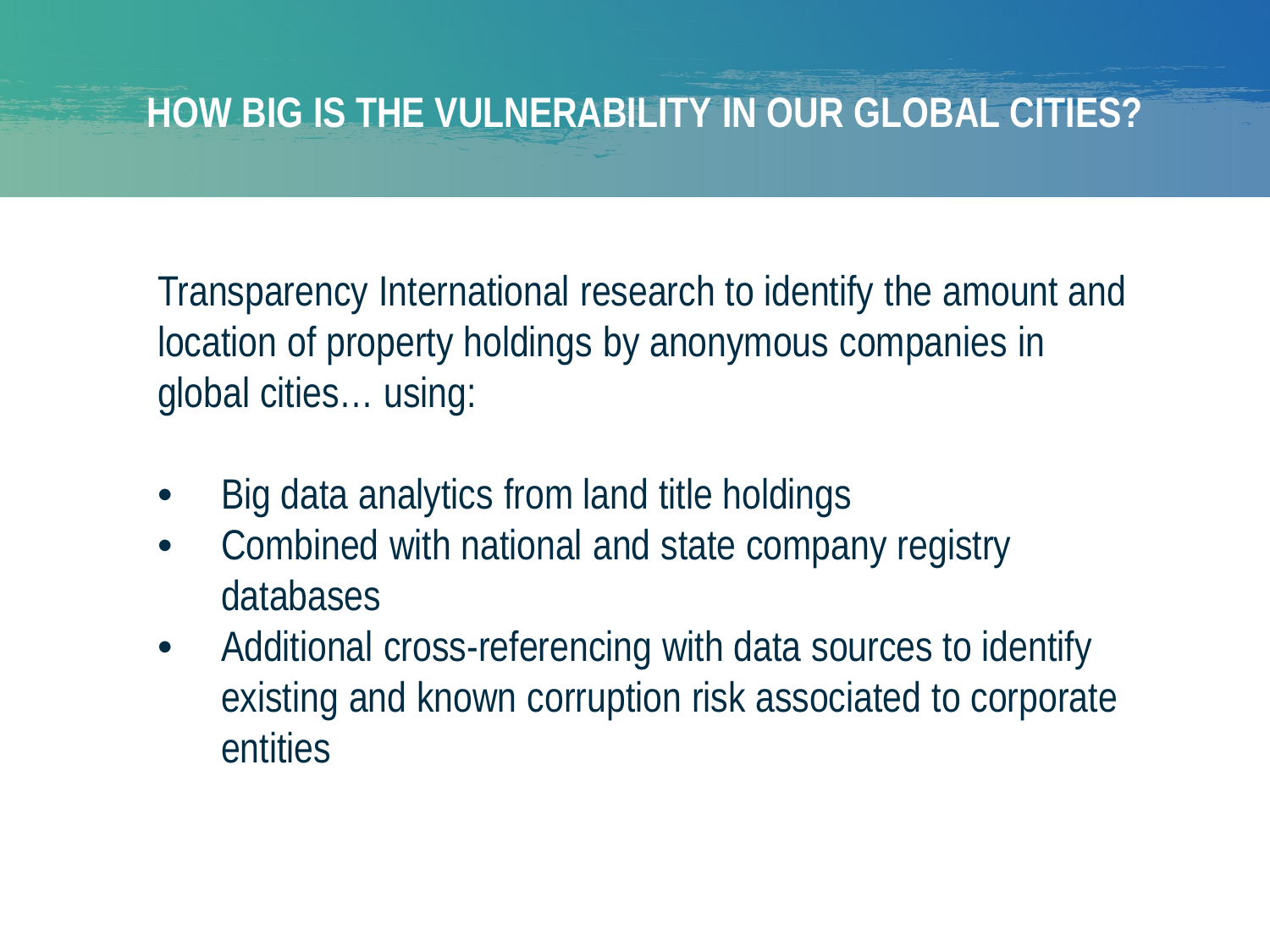# **CORPORATE SECRECY IN LONDON REAL ESTATE**

- Initial research in 2014 found that 40,725 London property titles are held by foreign companies. 89% held by companies incorporated in secrecy jurisdictions
- More than one third of all foreign companies holding London property are incorporated in the British Virgin Islands
- Repeated research in 2016 found the problem is increasing. TI-UK and Thomson Reuters in December 2016 found that 44,022 land titles in London are owned by overseas companies, 91 per cent of which were registered in secrecy havens.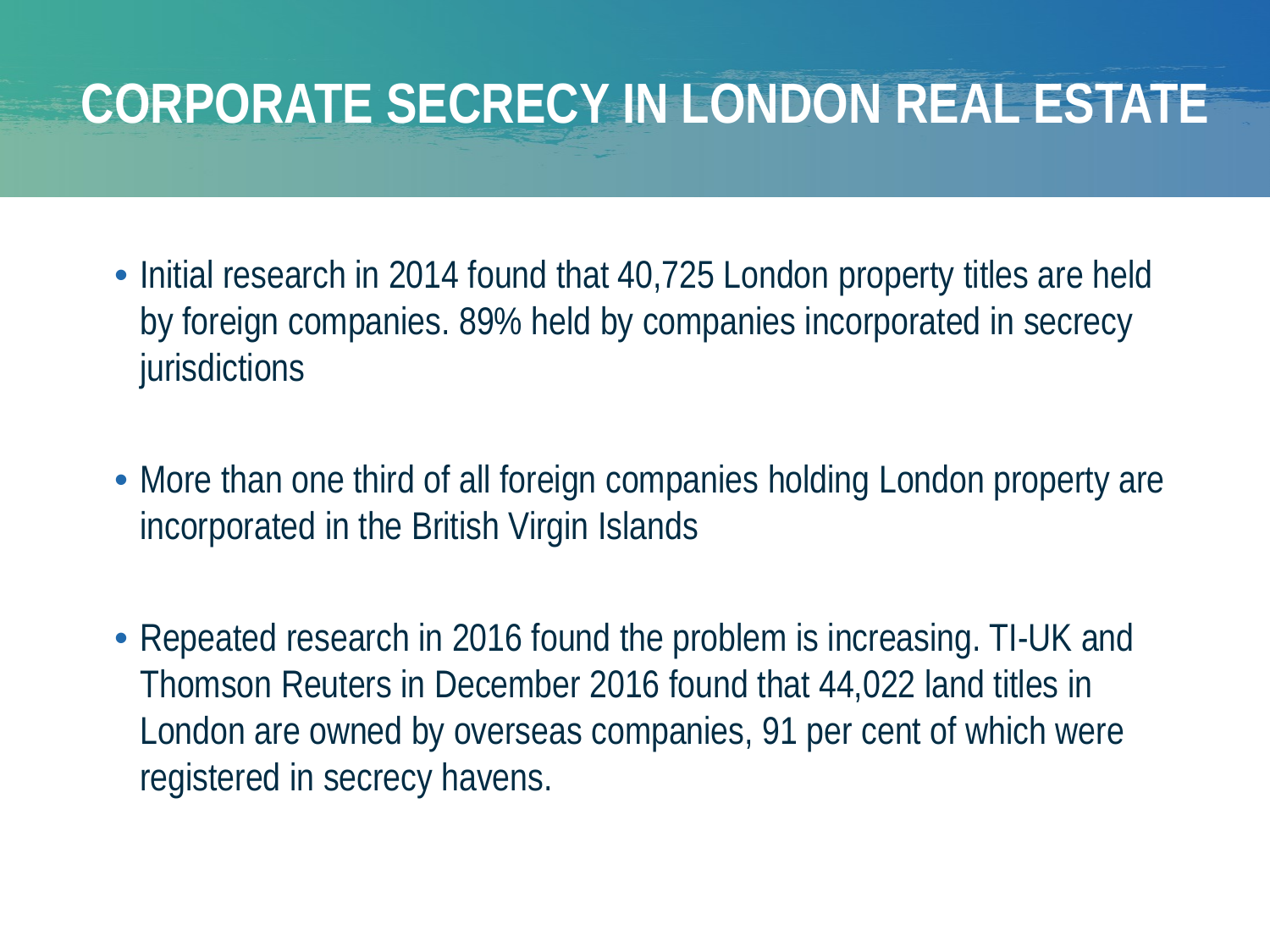#### **MAPPING CORPORATE SECRECY IN LONDON**

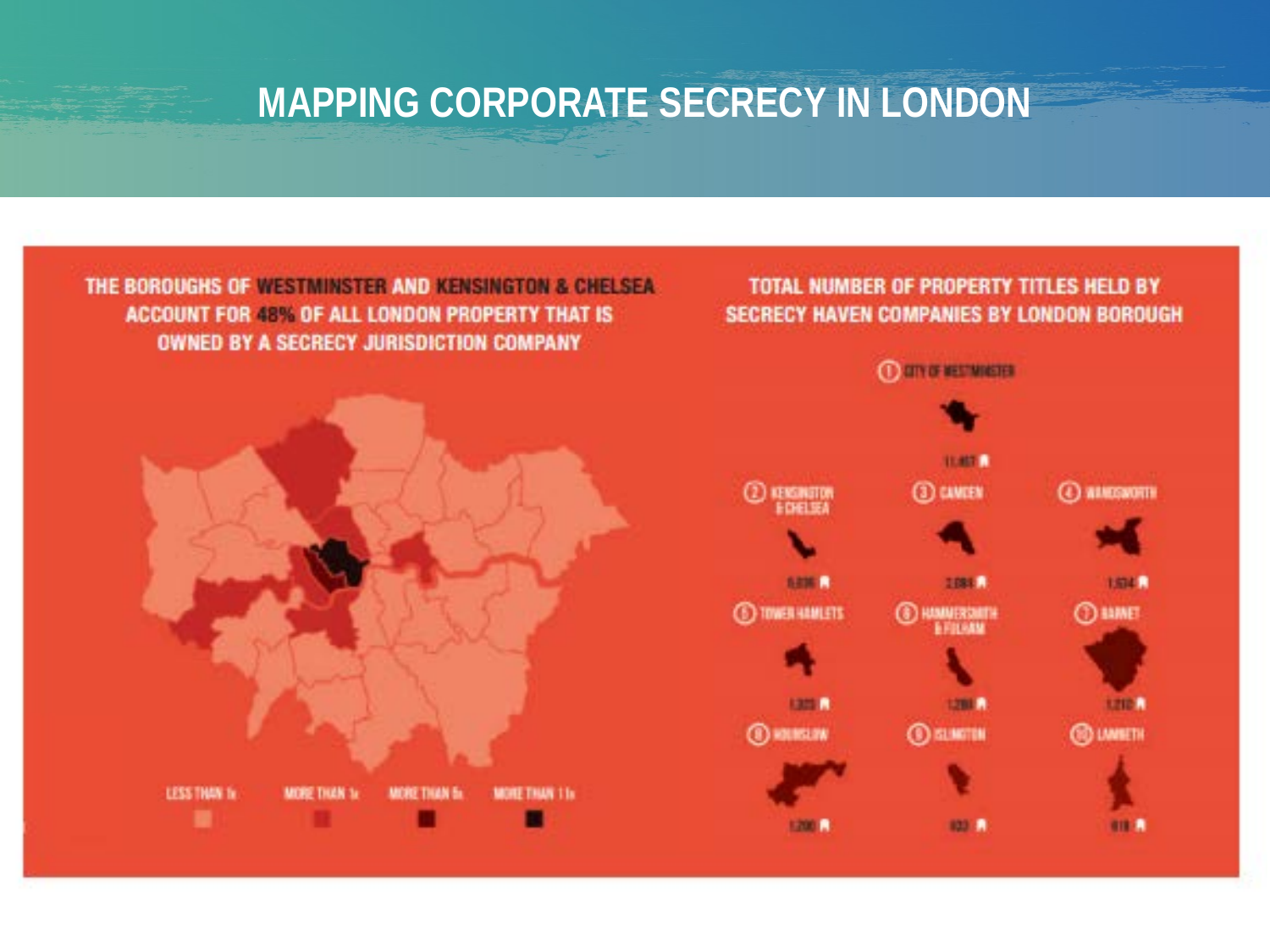#### **HIGH CONCENTRATION AND HIGH CORRELATION TO LUXURY PROPERTY**



**UKUNMASKTHECORRUPT.ORG** 

**EXPERIENCY**<br> **EXPERIENCIAL**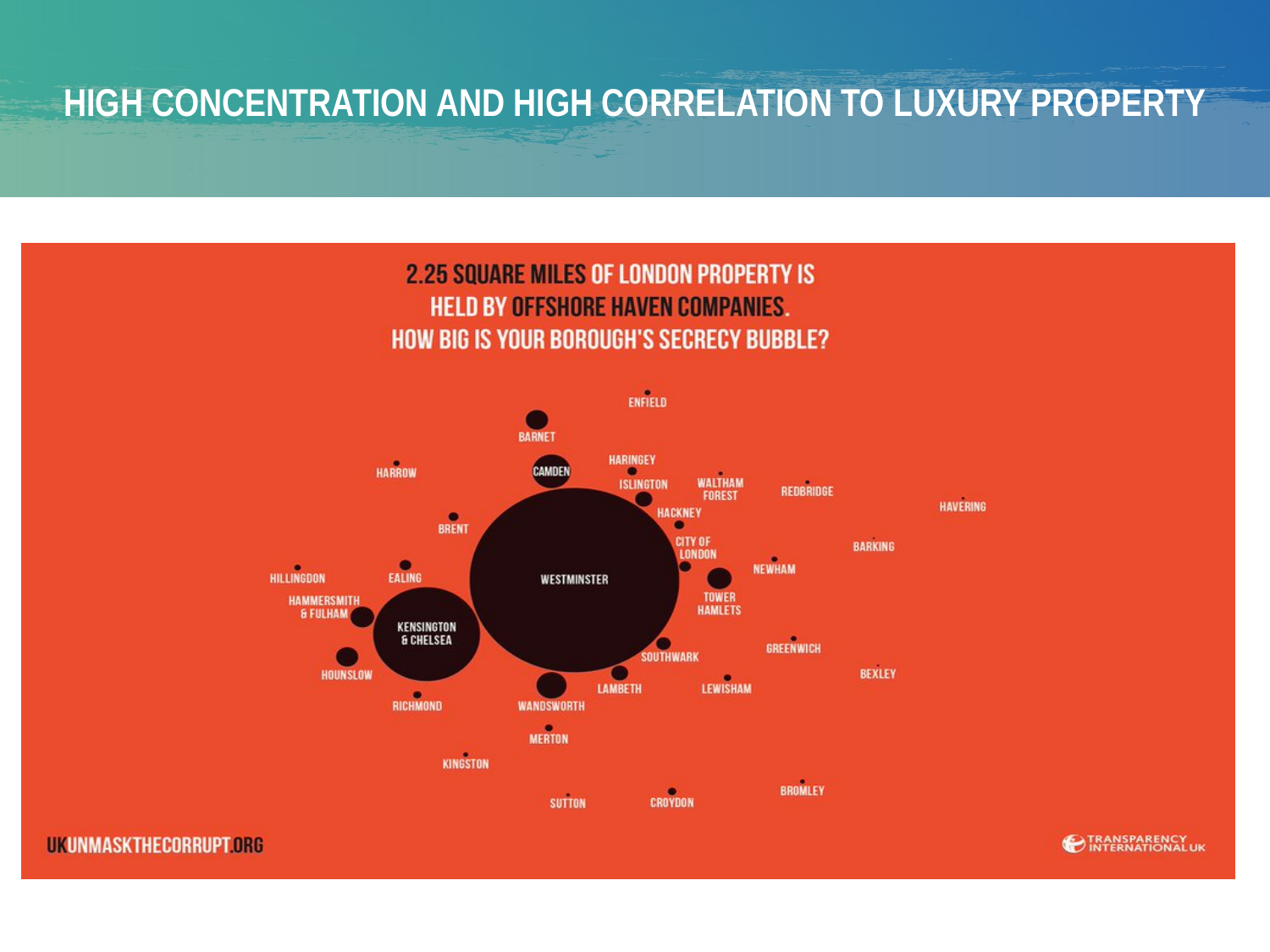#### **DOMINATION OF HIGH-END PROPERTY INVESTMENT FROM HIGH-RISK MONEY LAUNDERING JURISDICTIONS**

#### **New build sales in prime London**

■ UK ■ Eastern Europe and the CIS ■ China and Pacific Asia ■ Western Europe and Nordic countries Middle East and North Africa II South Asian subcontinent



savills.co.uk/research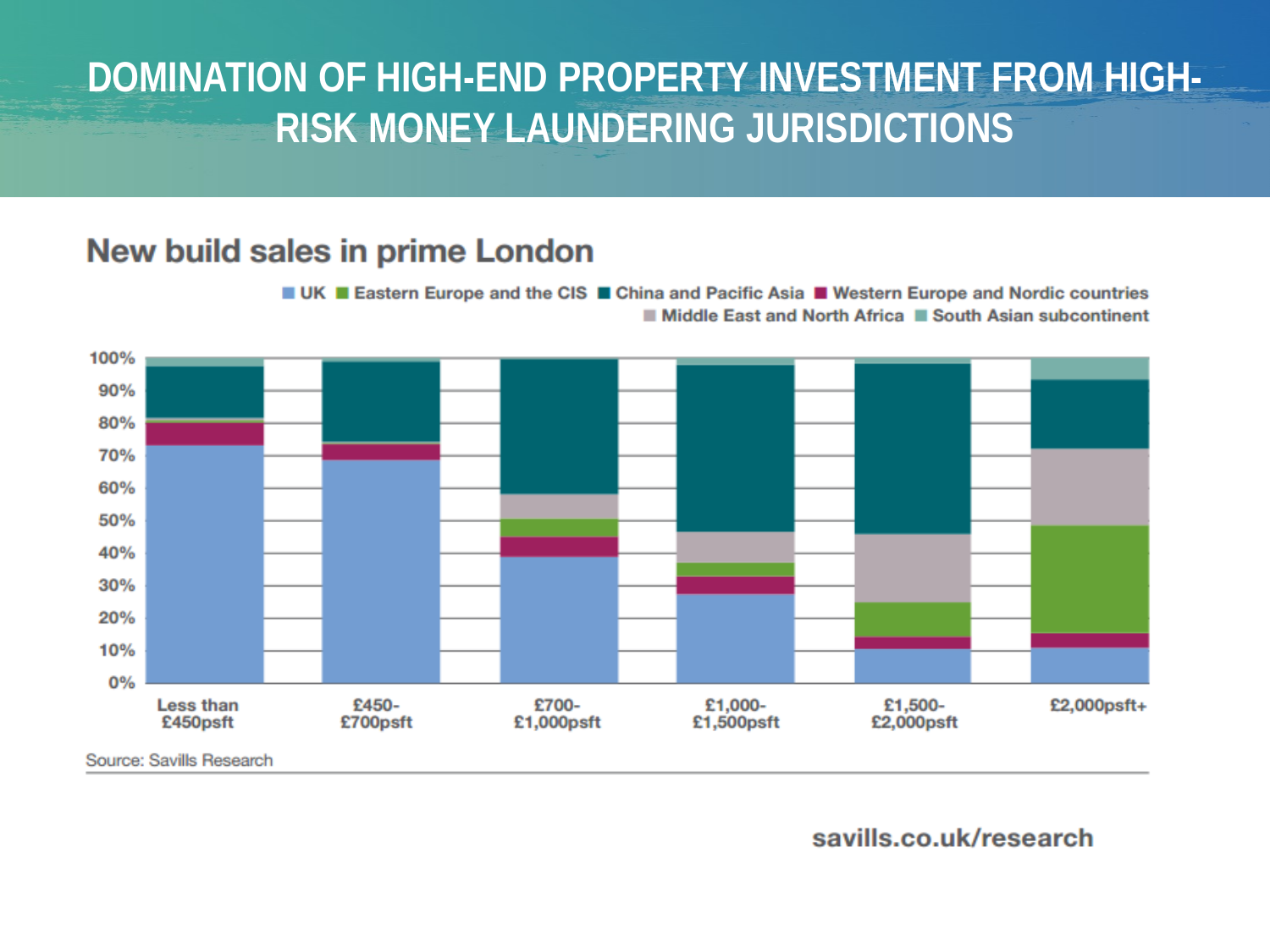Asset recovery cases involving international corrupt capital being laundered through property are very rare.

[UK] In the UK Two notable cases are the properties of James Ibori, a former State Governor in Nigeria, which include a property bought for £2.2m in Hampstead; and Saadi Gadaff's £10m property, also in Hampstead, which was recovered by the transitional government in Libya through a civil court action.

No reports of any criminal penalties being issued against a complicit real estate agent in connection with an international corruption case. Where real estate supervision for money laundering exists, fines are not dissuasive.

[UK] Average fine from the AML supervisor for estate agents in the UK is £1,100 per fine [Canada] Between 2010 and March 2015, only seven administrative monetary penalties were applied to real estate agents, totalling Can\$197,310, with two agents being publicly named.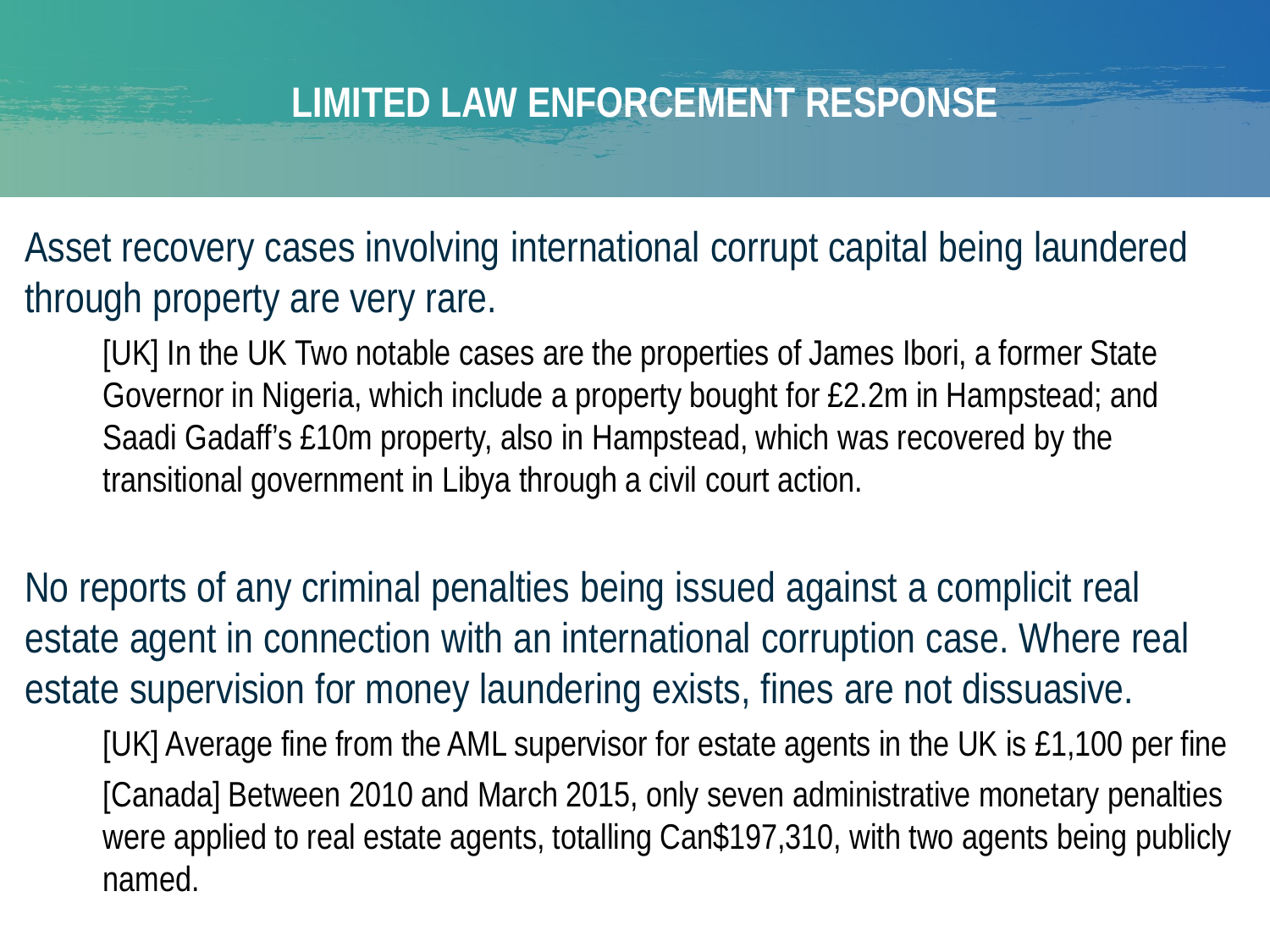#### **WHY? … AN INEFFECTIVE FRAMEWORK FOR STOPPING MONEY LAUNDERING IN THE REAL ESTATE SECTOR**

In theory, anti-money laundering provisions should act as a safeguard to mitigate the risks in the sector. However:

- Corporate secrecy undermines anti-money laundering checks
- In many countries, including Australia and the US, very limited anti-money laundering obligations outside of banking, i.e. in the real estate sector.
- The EU obliges a wider range of professionals operating in the sector to conduct due diligence, identify the beneficial owner and identify high-risk customers, including estate agents. However:
	- Widespread non-compliance with AML obligations in the real estate sector and weak supervision Low levels of suspicious reporting
	- Low quality suspicious reporting
	- Low levels of awareness of obligations in the sector to identify money laundering risks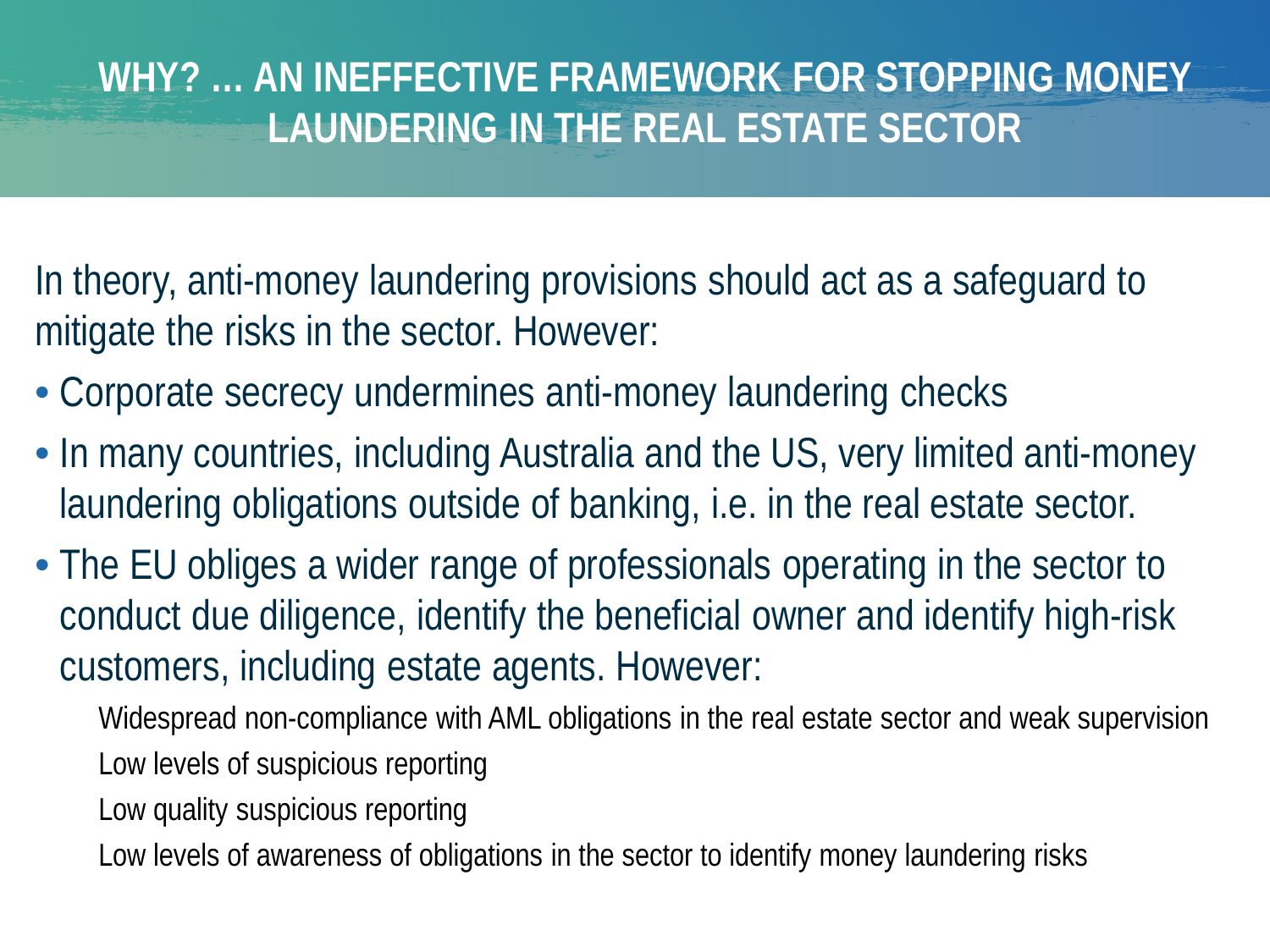#### **A TRANSPARENCY INTERNATIONAL METHODOLOGY REPEATED IN SAO PAULO**



Research cross-referencing company data and land title holdings data.

The research shows that more than 3,450 real estate titles in Sao Paulo are owned through 236 companies that are registered in secrecy jurisdictions and tax havens, including in the **British Virgin Islands, the US state of Delaware and Uruguay**.

Amounting to more than US\$2.7 billion worth of property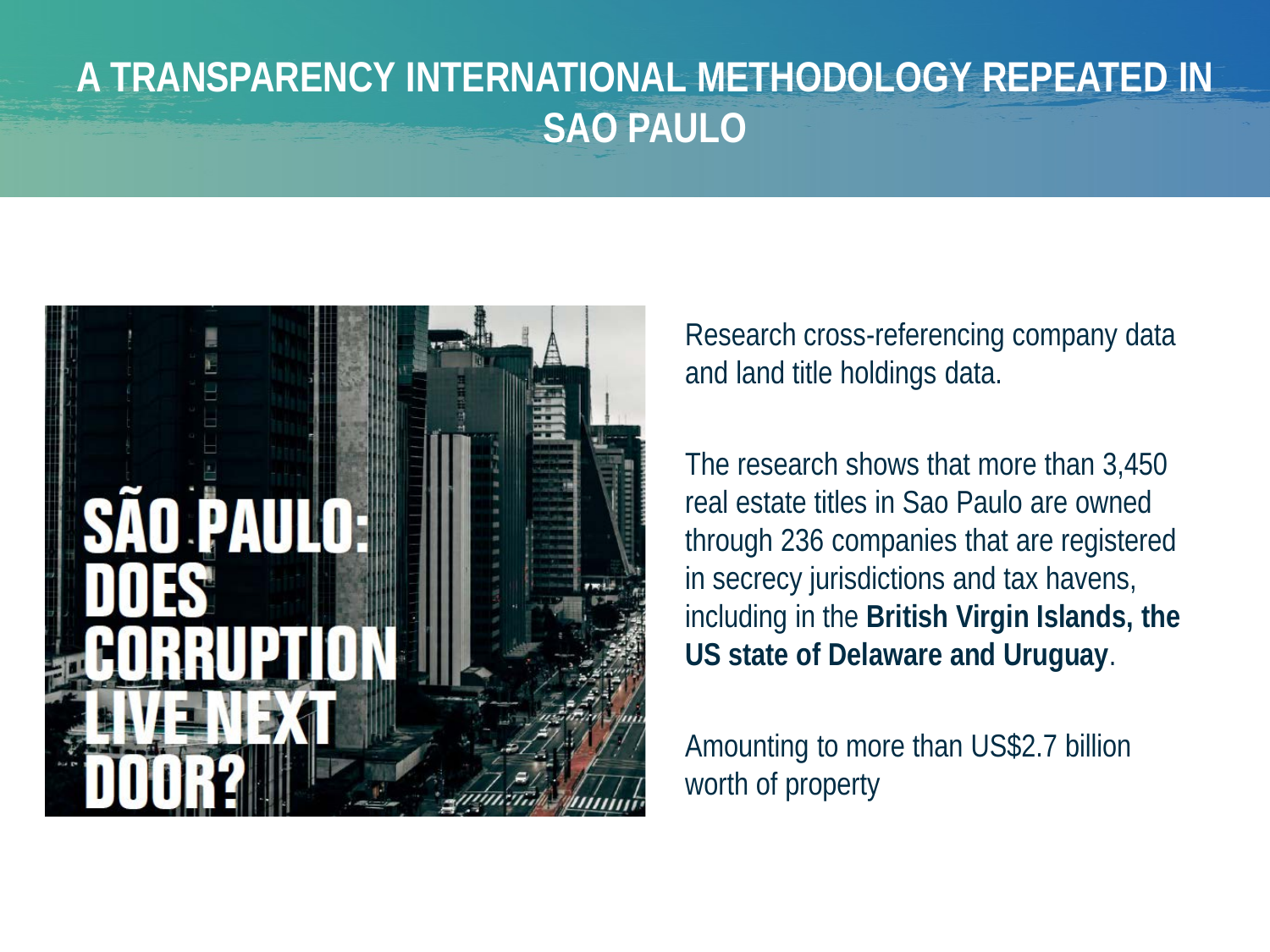#### **WHAT TO WATCH**

- Wider recognition of the problem (UK, Canada, US all identified serious money laundering risks in real estate in their National Risk Assessment)
- Beneficial ownership transparency of corporate entities (EU 4<sup>th</sup> AML Directive)

#### **New tools to enhance enforcement:**

Wider international adoption of FinCEN Geographic Targeting Orders (GTO) Intelligence sharing between public and private sectors to spot risks (UK, US, AUS, CAN) Unexplained wealth orders to increase asset recovery rates (UK, AUS, Ireland)

#### **Public discontent:**

House prices increased through ripple effect Opposition to the 'buy to leave' phenomenon, wasted housing stock Housing crisis. The avg price of a new home in London is 26x avg London salary.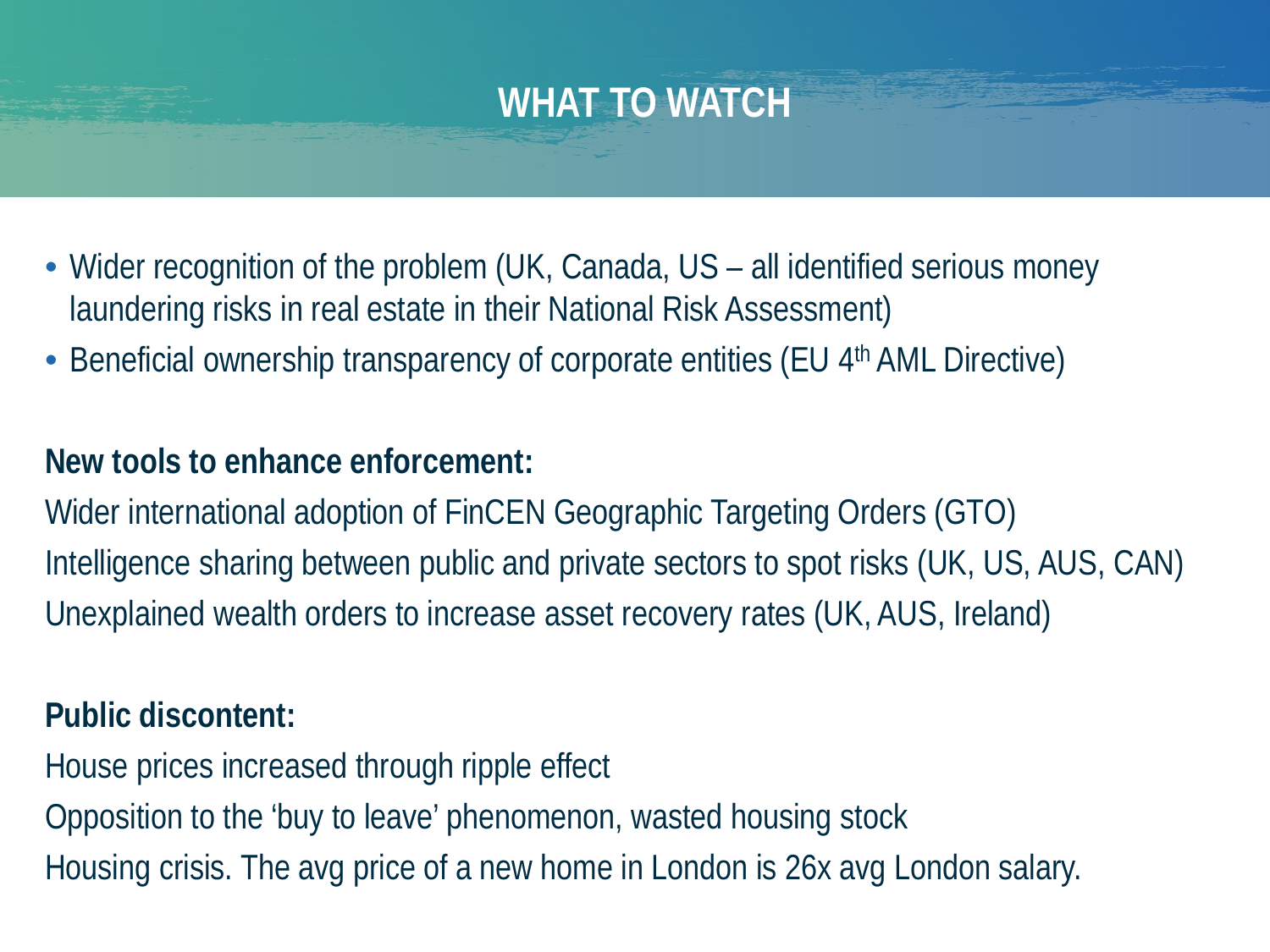### **DATA TRANSPARENCY TO ADDRESS THE VULNERABILITIES**

- Company beneficial ownership data
- Company registry data and obligations on foreign companies
- Land and Property Registration
- Existence of Land Registry
- Accessibility of Land Registry Records to Public
- Availability of Title Insurance
- Accuracy of Land Registry Records
- Completeness of Land Registry Records on Ownership
- Completeness of Public Records on Transaction Prices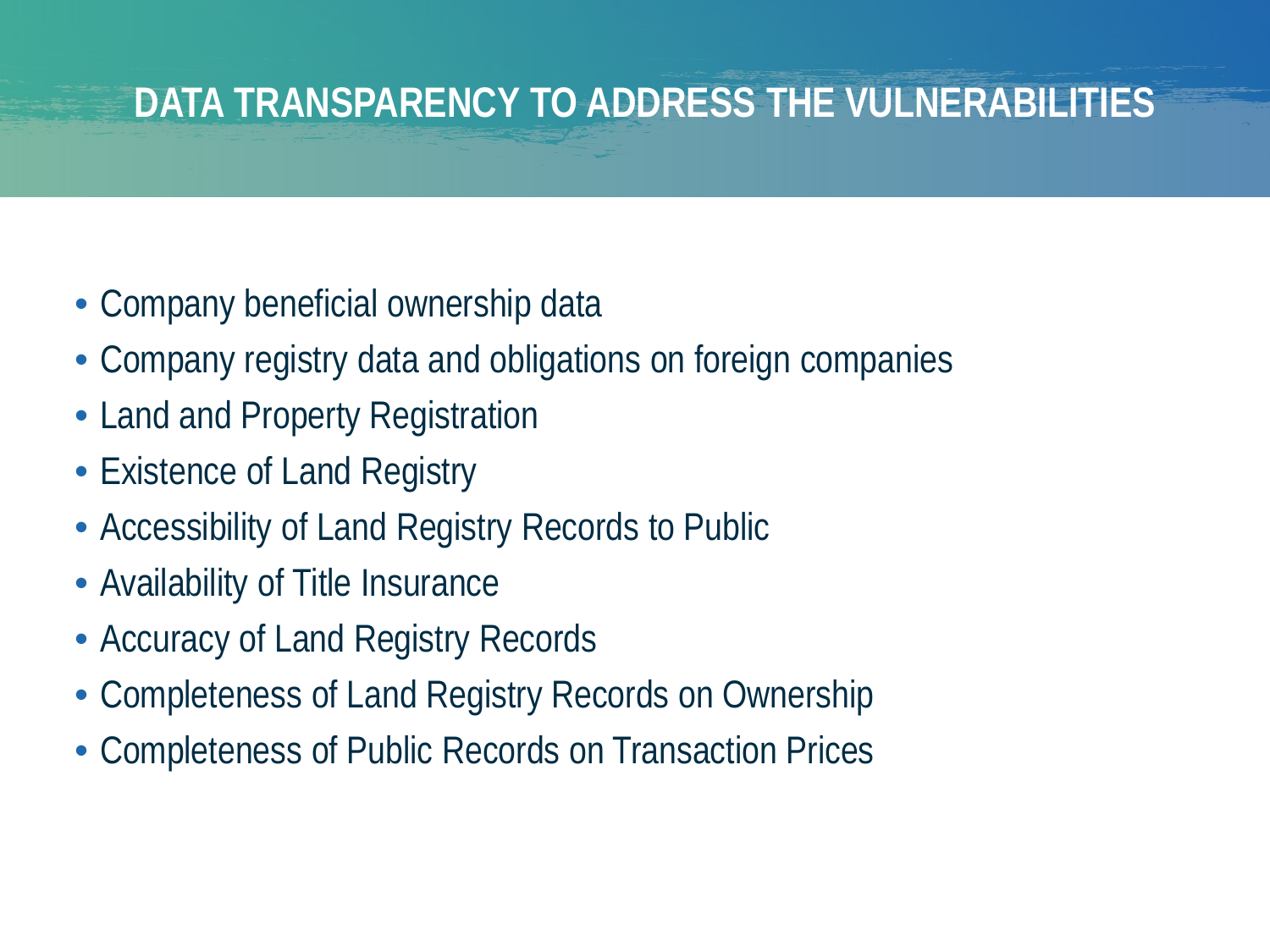# **THE HORIZON**

# **An end to tolerating offshore corporate secrecy in our real estate markets?**